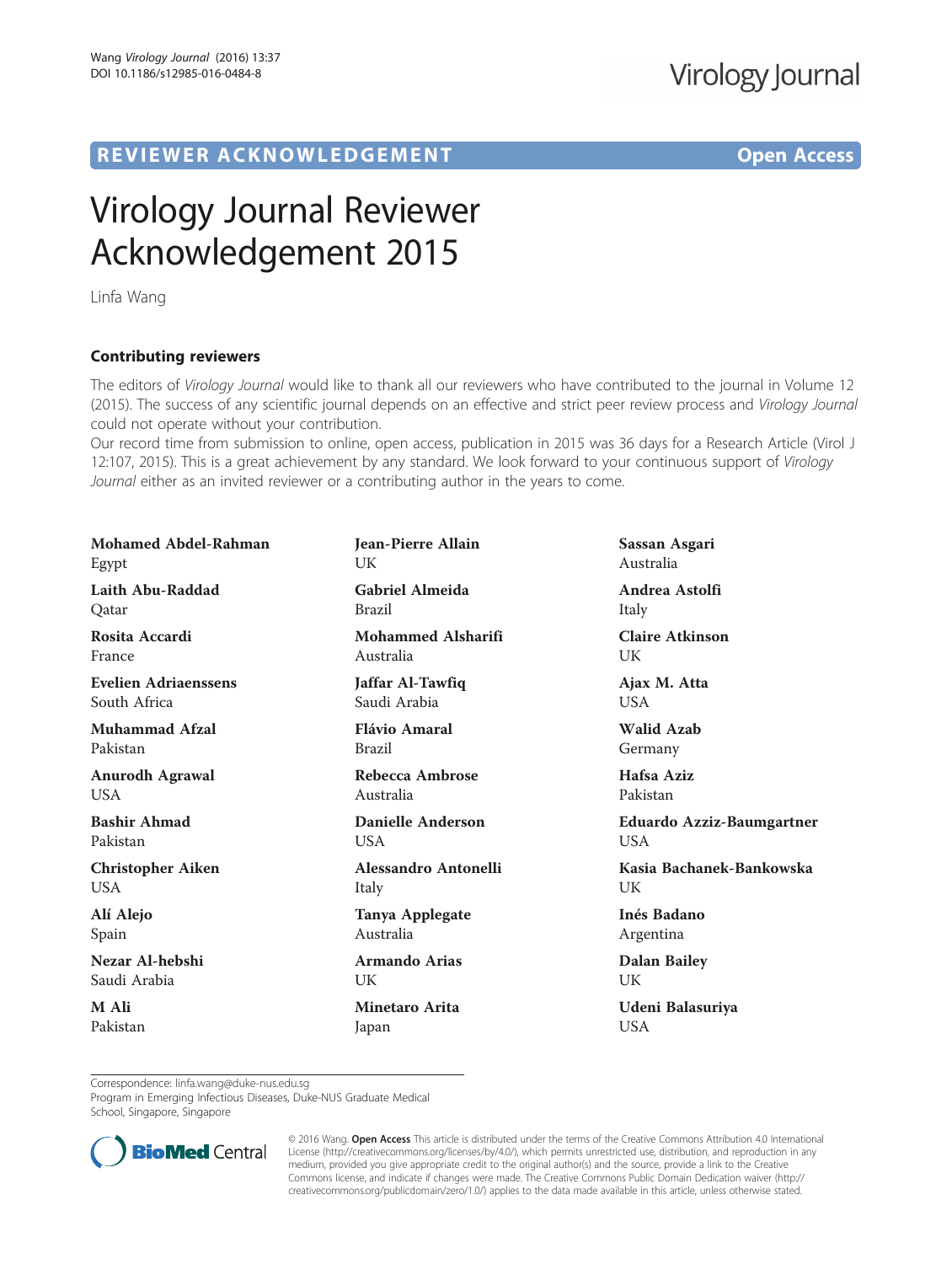Alejandro Banda **USA** 

Bruce Banfield Canada

Ashley Banyard UK

Khaled Barakat Canada

John Barr UK

Alan Barrett USA

Naina Barretto **USA** 

Erik Barton **USA** 

Lorena Bavia Brazil

David Beasley USA

Maria Serena Beato Italy

Simon Beddows UK

Andrew Bell UK

Brendan Bell Canada

Mikael Berg Sweden

Analia Berinstein USA

Jesus F Bermejo-Martin Spain

Sonja Best USA

Preeti Bharaj India

Bishnupriya Bhattacharya UK

Jayanta Bhattacharya India

Kelly Alves Bicalho USA

Esther Blanco Spain

Sandra Blome Germany

Rogier Bodewes Netherlands

Silvia Bofill-Mas Spain

Stephen Bond USA

Cláudio Bonjardim Brazil

Shubhada Bopegamage Slovakia

Juliano Bordignon Brazil

Silvia Boscardin Brazil

Albert Bosch Spain

Emanuela Bostjancic Slovenia

Viviane Fongaro Botosso USA

Crystal Boudreaux USA

Carla Braconi Brazil

Paulo Brandao Brazil

Curtis Brandt USA

Kelly Brayton USA

Amélie Brebion France

Andrew Broadbent USA

Ivan Brukner Canada

Wolfram Brune Germany

Celina Buscaglia Argentina

Ismael Bustos Mexico

Jeff Butler Australia

Mathias Buttner Germany

Raul Cachau USA

Sarah Caddy UK

Tina Cairns **USA** 

Amanda Calvert **USA** 

Marco Antônio Campos Brazil

Patricia Cane UK

Chunxia Cao **USA** 

Patrizia Caposio USA

Guadalupe Carballal Argentina

Jill Carr Australia

James Carroll **USA** 

José M. Casasnovas Spain

Elisabetta Caselli Italy

John Casey USA

Bryce Chackerian USA

Jasper Fuk Woo Chan Hong Kong

Jinhong Chang USA

Wen Chang **USA** 

Remi Charrel France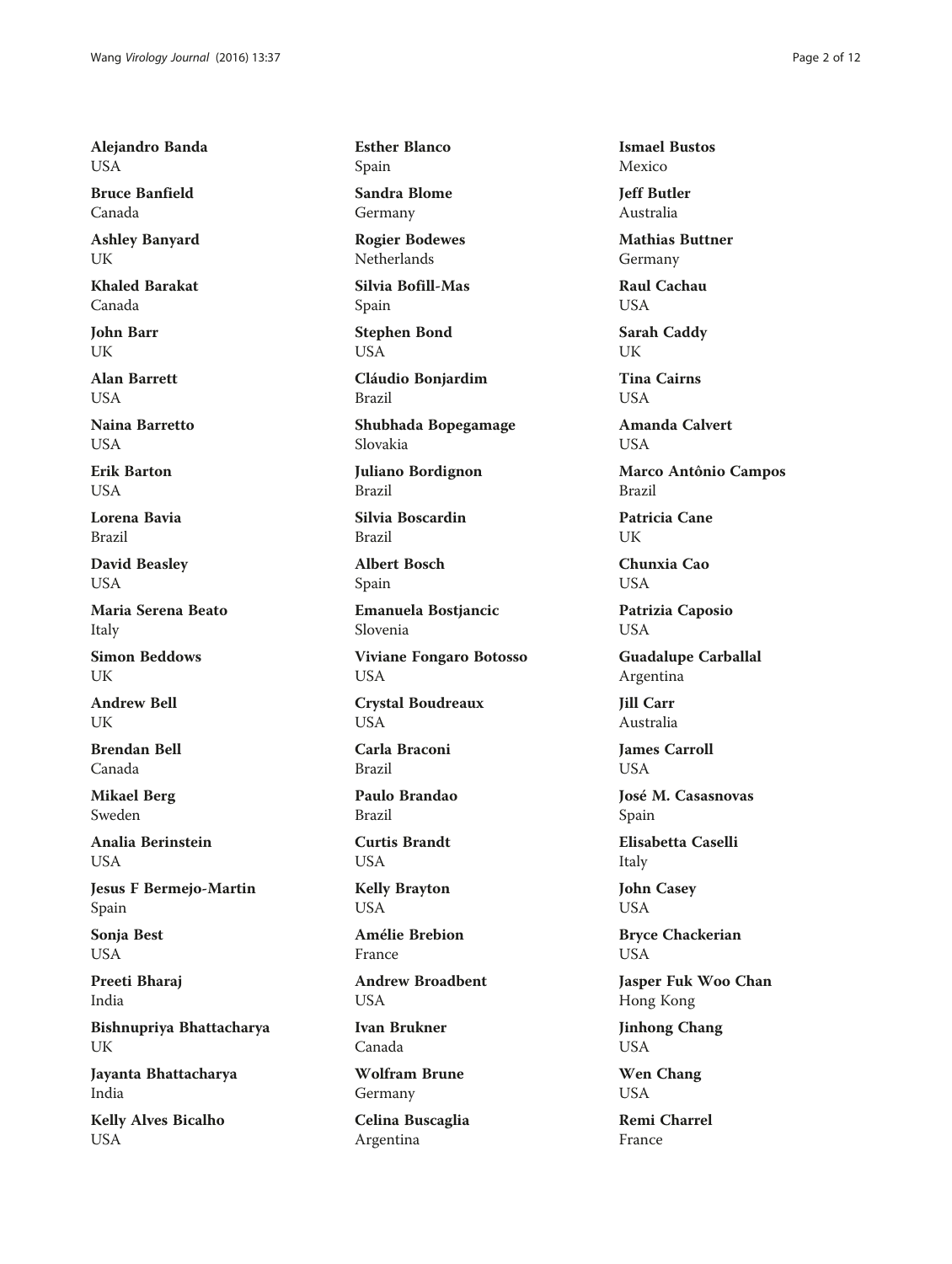Ranjit Chauhan **USA** 

Hualan Chen China

Weiqiang Chen Australia

Zhongbin Chen China

Han Cheng USA

Wan Shoo Cheong Malaysia

Hui-Ling Chiou Taiwan

Ashok Chockalingam USA

Kyoung-Seong Choi Korea, South

Chungwon Chung USA

Young-Hwa Chung Korea, South

Rollie Clem USA

Jan Clement Belgium

Gary Clifford France

Christine Clouser **I** ISA

Karen Coats **USA** 

Don Coen USA

Aidan Coffey Ireland

Randall Cohrs USA

Samuel Cordey Switzerland

Victor Corman Germany

Louise Cosby UK

Andre Luis Costa-da-Silva Brazil Maria Isabel Costafreda **USA** Susan Cotmore USA Lauren Cowley UK Rebecca Creamer **USA** Robert Cross USA Jie Cui **USA** Lunbiao Cui China Cristina Cunha USA Jil Czarnecki **USA** Markus Czub Canada Ajmal Dalwai Kuwait Jose-Antonio Daros Spain Javid Dastia Pakistan David Davido **USA** Andrew Davison UK Erick De la Cruz-Hernandez Mexico Danilo de Oliveira Brazil R. L. de Swart USA Emmie de Wit USA

Yannick Debing Belgium

Nicola Decaro Italy

Jose Del Campo Spain

Edson Delatorre Brazil

Henry Delecluse Germany

Francis Delpeyroux France

Neal DeLuca **USA** 

Eric Delwart USA

Xufang Deng USA

Yi-Mo Deng Australia

Paul Deny France

Philippe Desprès France

J.A. Díaz-Pendon Spain

Diego Diel USA

Ralf Dietzgen Australia

Ronald Dijkman Switzerland

Biao Ding USA

Chan Ding China

Virginie Doceul France

Katarzyna Domanska-Blicharz Poland

Robert Domaoal USA

Chunsheng Dong China

Ming Duan China

Stephen Dunham UK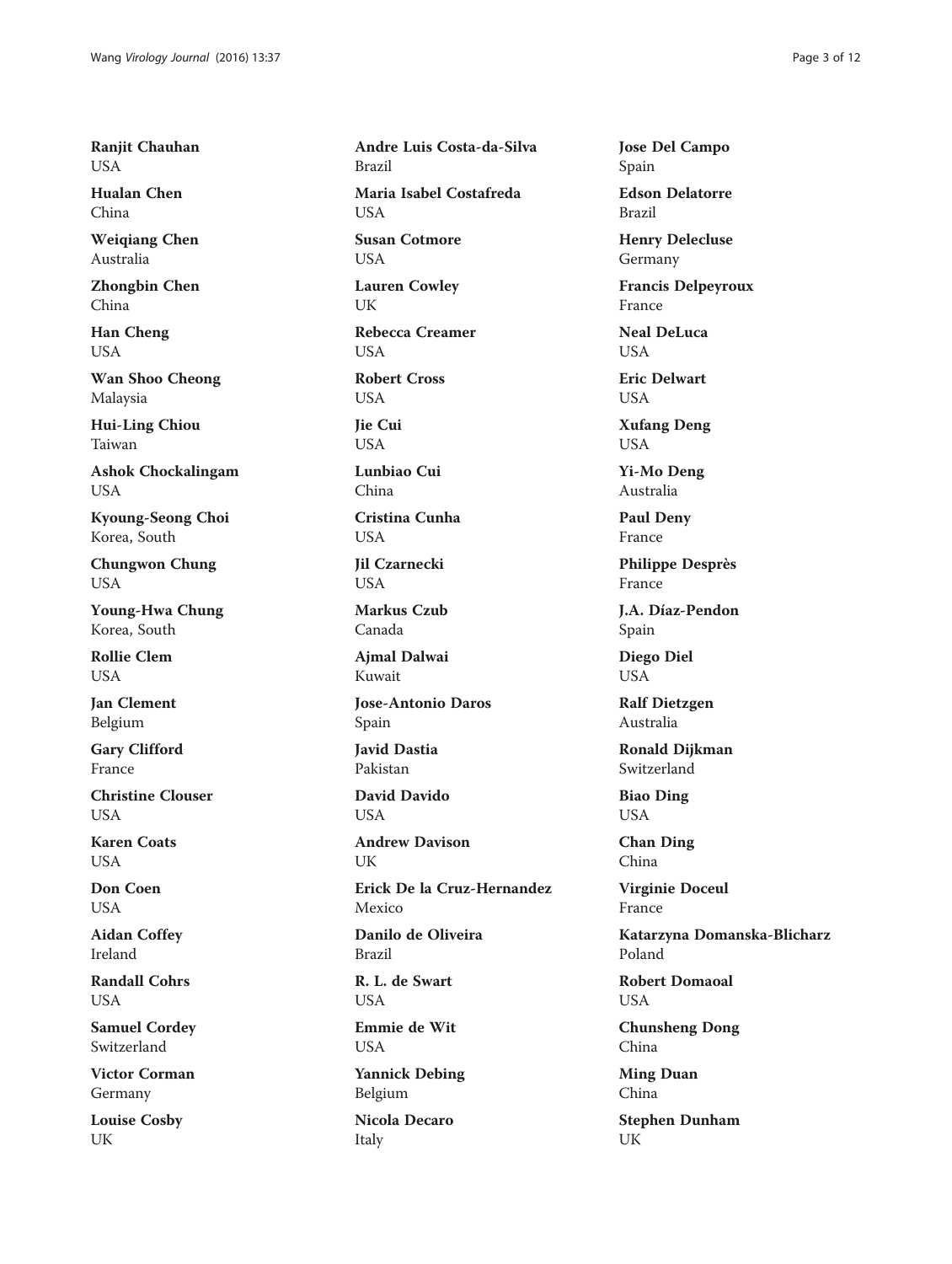Bas Dutilh Netherlands

Jose Echenique Argentina

John-Sebastian Eden Australia

Bernhard Ehlers Germany

Maryna Eichelberger USA

Anna Eis-Huebinger Germany

Johanna Ekstrom Sweden

Joakim Esbjörnsson Sweden

Fernando Escriu Spain

Jennifer Evans UK

Catherine Ewen **USA** 

Thomas Fabrizio USA

Shufang Fan USA

Zaifeng Fan China

Minggang Fang USA

Rolf Fendel Germany

Zongdi Feng USA

Fernando Ferreira Portugal

Burtram Fielding South Africa

James Fielding Australia

J Fokom-Domgue Cambodia

Allex Fonseca Brazil

Craig Forrest USA

Patrick Forterre France

Lee Fortunato USA

Jeffrey Foster USA

Arthur Frampton USA

Alexander Freiberg USA

Antonio Carlos de Freitas Brazil

Lisa Frenkel USA

Matthew Frieman USA

Ilya Frolov **USA** 

Shuetsu Fukushi Japan

Overta Fuller **USA** 

Gulsah Gabriel Germany

Carl A. Gagnon Canada

Inmaculada Galindo Spain Llilianne Ganges

Spain

Michael Gantier Australia

Feng-Shan Gao China

Yulong Gao China

Yuwei Gao USA

Marisa Gariglio Italy Nina Milutin Gasperov USA

Hiroyuki Gatanaga Japan

Phil Gauger USA

Danielle Gava Brazil

Edward Gershburg USA

Reena Ghildyal Australia

Shin-je Ghim USA

Abdeljelil Ghram Tunisia

Kathleen Gibson **USA** 

Ivone Giffard-Mena Mexico

Leona Gilbert Finland

Daniel Gomez Brazil

Radhika Gopal USA

Brian Gowen **USA** 

Simon Graham UK

Michael Grant Canada

Urs Greber Switzerland

Charles Grose USA

Rodrigo Guabiraba France

Larisa Gubareva **USA** 

Susana Guix Spain

Fei Guo China

JQ Guo USA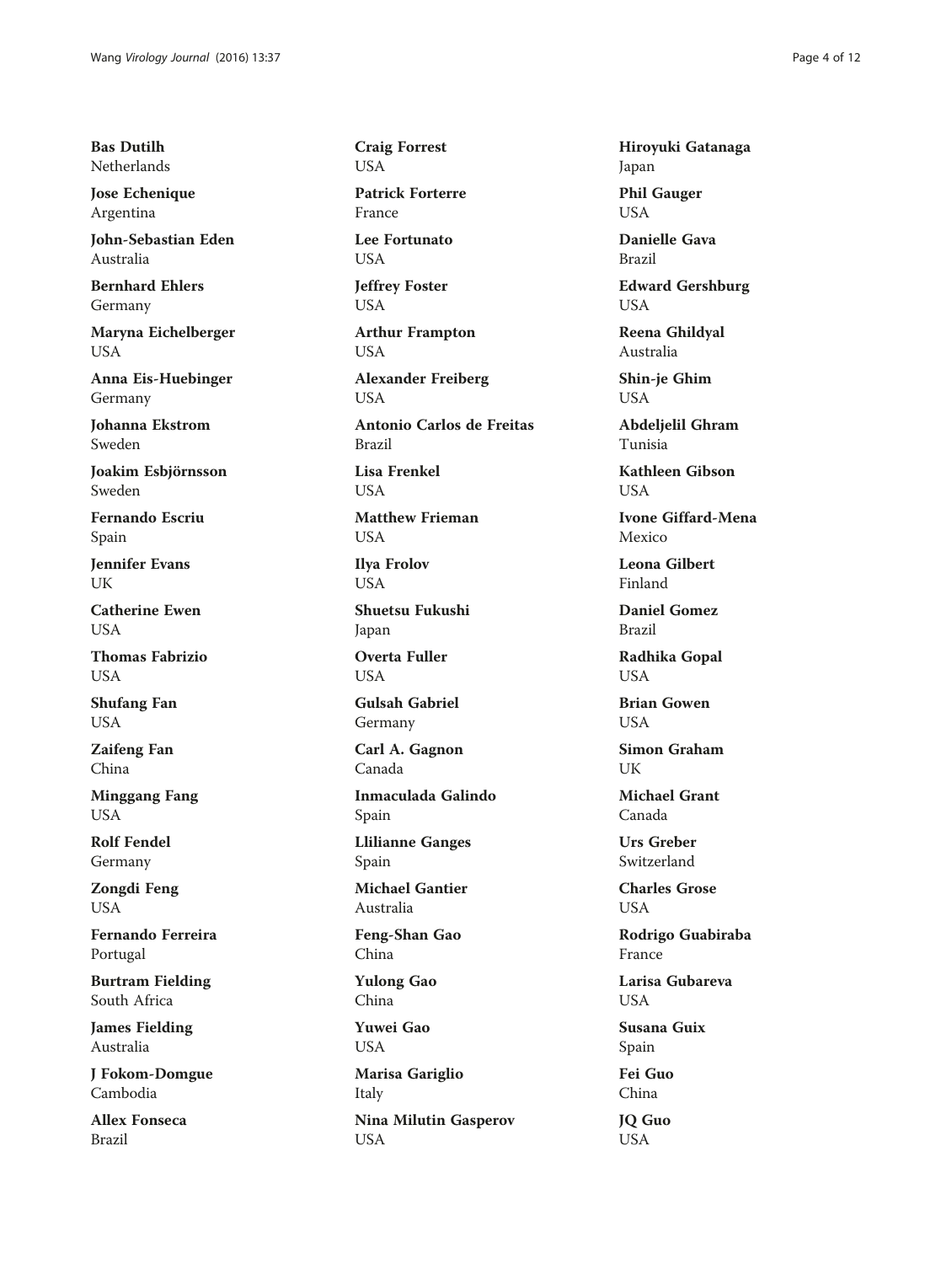Ju-Tao Guo USA

Nimesh Gupta France

Phalguni Gupta USA

Kurt E Gustin **USA** 

Andy Haegeman Belgium

Chenggui Han China

Tomas Hanke UK

Steve Hanson USA

Jennifer L. Harcourt **USA** 

Isabel Haro Spain

Robert Harrison USA

Stephen Hartung USA

Heli Harvala UK

Ben Hause USA

Zifu He China

Alireza Heidari Italy

Jan Heidemann Germany

Karla Helbig Australia

Ekaterina Heldwein USA

Michael Hess Austria

Masayuki Horie Japan

Zhongjie Hu China

Cheng Huang USA

Li-Rung Huang Taiwan

Wenya Huang Taiwan

Yhu-Chering Huang Taiwan

Yu Huang China

Zhong Huang China

Linda Hueston Australia

Hee Jae Huh Korea, South

Amy Hulme USA

Liang-Yi Hung Taiwan

Aeron Hurt Australia

Gisela Hussey USA

Lih-Hwa Hwang Taiwan

Raquel Ibáñez Spain

Sabarish Indran India

Aaron Irving Australia

Masanori Isogawa Japan

Koji Itahana Singapore

Yoshihiro Izumiya USA

Mark W. Jackwood USA

Bert Jacobs USA

Graeme Jacobs South Africa

Keith Jarosinski USA

Lorena Jemersic Croatia

Shijin Jiang China

Yanfang Jiang China

Peirong Jiao China

Qi Jin China

Emma Job Belgium

Eric Johannsen USA

Clinton Jones USA

Patricia Jorquera USA

Toms Joseph USA

Sandra Junglen Germany

Tsutomu Kageyama Japan

Manjula Kalia India

Tatsuo Kanda Japan

Beatrix Kapusinszky USA

P. Karanis Germany

Takanobu Kato Japan

Barb Katzenback **USA** 

Benedikt Kaufer Germany

Yoshiiku Kawakami Japan

Ghazi Kayali USA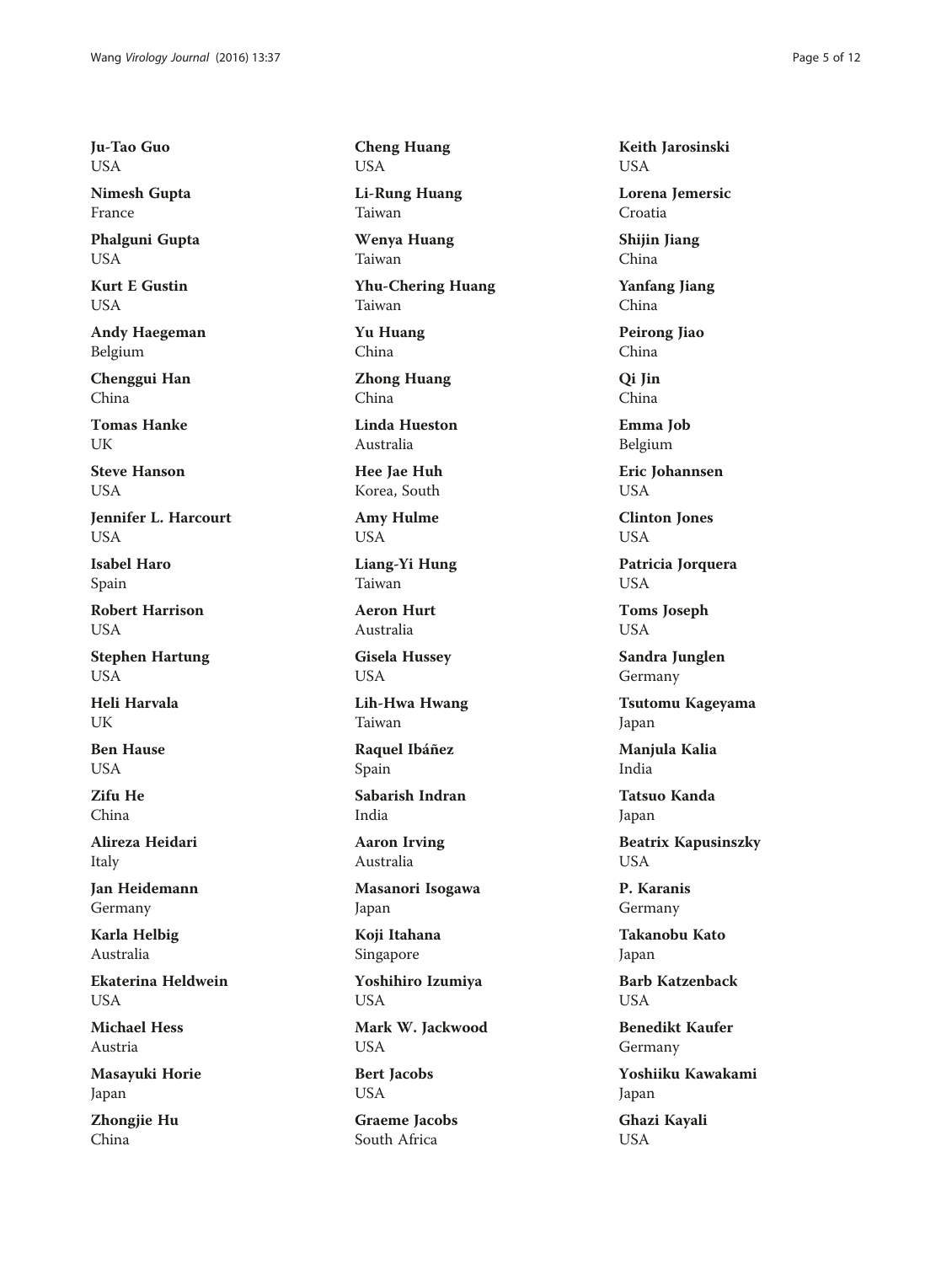Matthew Kaye Australia

Yang Ke China

Tuija Kekarainen Spain

Alyson Kelvin Canada

Shannon Kenney USA

Recep Kesli USA

Hossam Khamis Egypt

Mohsin Khan USA

Zafar Khan **USA** 

Sunil Khattar **USA** 

Frederick Kibenge Canada

Chul-Joong Kim Korea, South

Shin-Hee Kim **USA** 

Yunjeong Kim USA

Christine King USA

Matt Kitson Australia

Stephanie Kliethermes USA

T. Klimkait Switzerland

Jonas Klingstrom Sweden

William Klitz USA

Bernard Klonjkowski France

Barbara Klupp Germany

Jeffrey Koehler USA

Andrea Koishi Brazil

Tuckweng Kok Australia

Ganesh Kondabattula India

Misa Korva Slovenia

Konstantin Kousoulas USA

Manoj Krishnan Singapore

David Kristensen USA

Diogo Kuczera Brazil

Sachin Kumar India

Marc Kvansakul Australia

Cristiano Lacorte Brazil

Ole Lagatie Belgium

Luis Lamberti Da Silva Brazil

Tatiana Lanzieri **USA** 

Susanna Lau Hong Kong

Chang-Won Lee USA

David Lefebvre Belgium

Jolie Leonard USA

Amel Letaief Tunisia

Avram Levy Australia

Arnaud L'Huillier Switzerland

Chengjun Li China Fang Li USA

Guangxing Li China

Kang Sheng Li China

Linlin Li USA

Qingxue Li USA

Sean Li Canada

Zejun Li China

Zhenghe Li China

Chen Liang Canada

Mifang Liang China

Min Liao China

Honghui Lin China

Junyan Lin Lin USA

Kai-Shu Ling USA

Martin Linster Singapore

Howard Lipton **USA** 

Andrea Lisotti Italy

Chia-Chyi Liu Taiwan

Helene Minyi Liu Taiwan

Hongmei Liu China

Qinghui Liu USA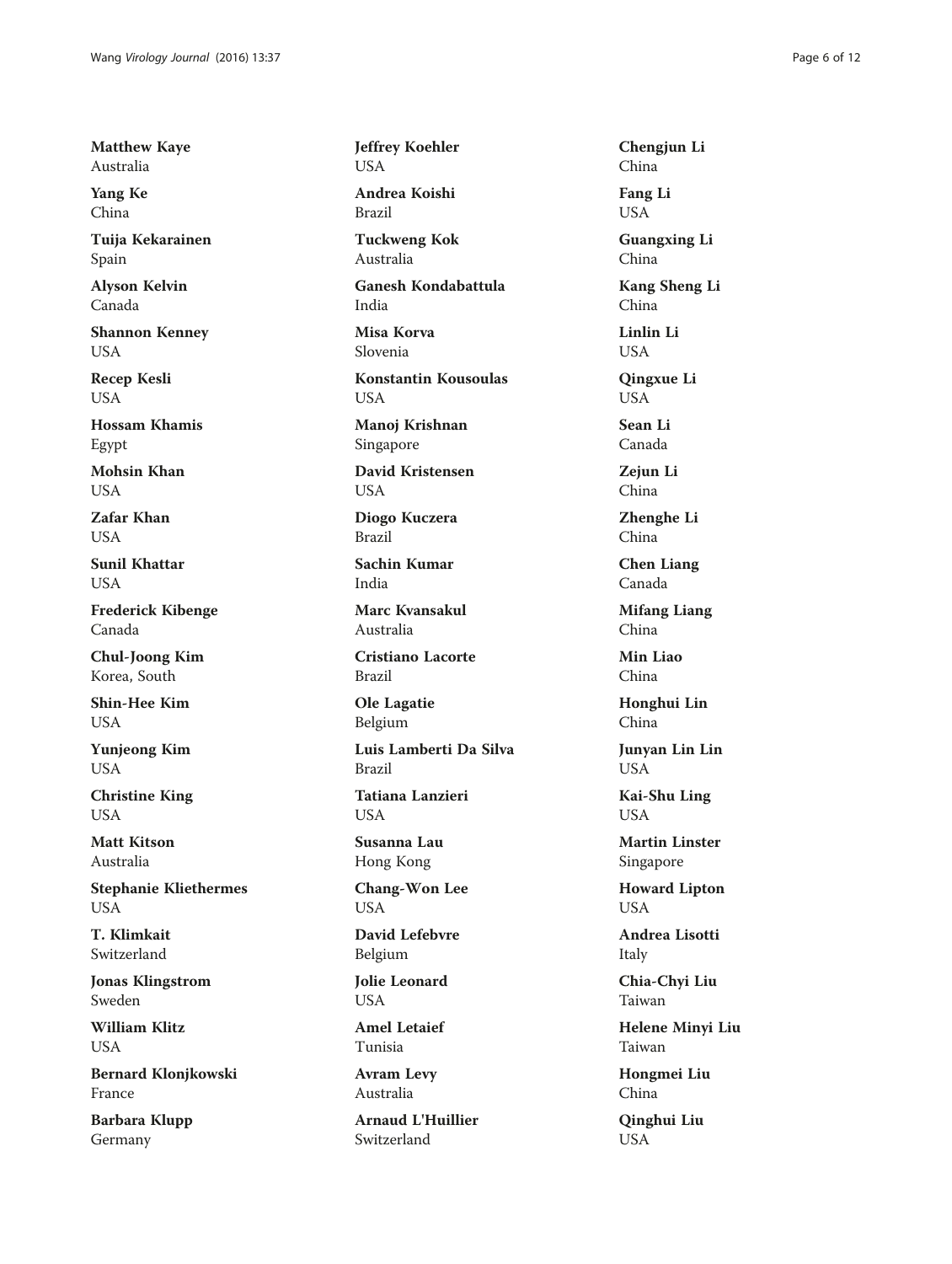Sarah Elisabeth Lloyd UK

Thomas London **USA** 

Sarah Londrigan Australia

C Lopez-Galindez Spain

Franco Lucchini Italy

Juan Ludert Mexico

Juan Ernesto Ludert Mexico

Yan Long Edmund Lui Australia

Alexander Lukashev Russia

Mang Ma Canada

Wei Ma China

Yijie Ma **USA** 

M Macdonald **USA** 

Jason Mackenzie Australia

Tariq Madani Saudi Arabia

Ole Madsen Netherlands

Suresh Mahalingam Australia

Kapil Maithal USA

Eugene Major USA

Kristiina Mäkinen Finland

Imran Malik Pakistan

Niwat Maneekarn Thailand

Balaji Manicassamy USA

Gayathri Manokaran Australia

Shahid Mansoor Pakistan

Darren Martin South Africa

Miguel Angel Martinez Spain

Encarna Martinez Salas Spain

James Maruniak **USA** 

Hugh Mason USA

William Mason **USA** 

Keiichiro Matsukura Japan

Budhaditya Mazumdar **USA** 

Alison McBride USA

John Mcbride Australia

Dennis McCance USA

Anita McElroy USA

Alistair McGrgor USA

Colin McInnes **USA** 

Clive McKimmie UK

Sean Meaden UK

Adam Meijer Netherlands

José A. Melero Spain

Fernando Melo Brazil

Aristobolo Mendes Silva Brazil

Andres Merits Estonia

Scott Michael USA

JM Middeldorp Netherlands

Santiago Mirazo USA

Chad Mire USA

Nischay Mishra USA

Takayuki Miura France

Katsumi Mizuta Japan

Ugo Moens Norway

Mahmoud Mohey Elhaig Egypt

Debasis Mondal **USA** 

Mario Mondelli Italy

Cary Moody **USA** 

Marcelo Moret Brazil

Kouichi Morita Japan

Junona Moroianu **USA** 

Adi Moseri Israel

John Moss USA

Bruno Mota Brazil

Patricia Mulrooney-Cousins Canada

Primitivo Murillo Spain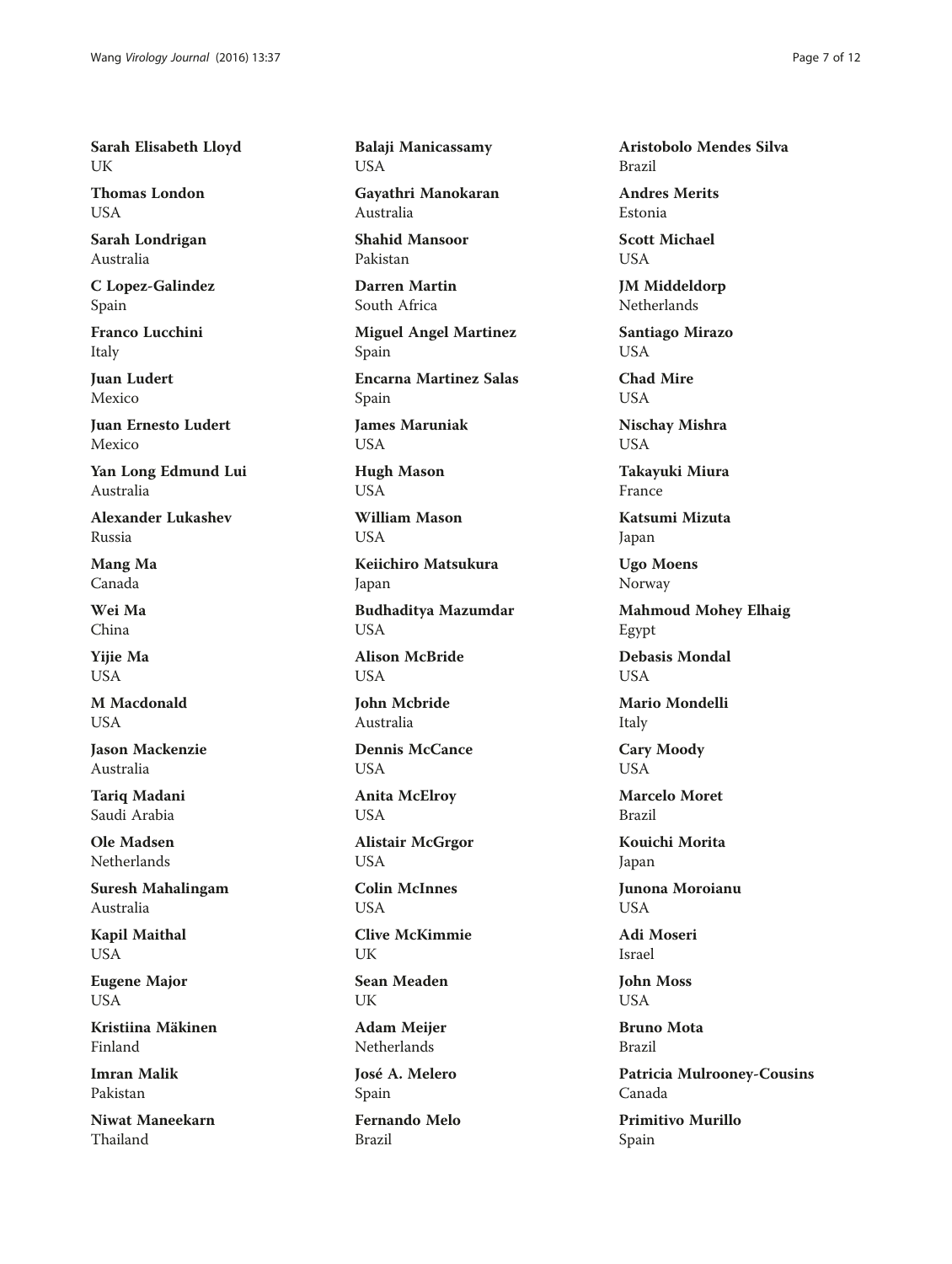Eain Murphy USA

Noriyo Nagata Japan

Tatsuya Nagata Brazil

Eva Nagy Canada

Rayapati Naidu USA

Keisuke Nakagawa Japan

S Nakamoto Japan

Farooq Nasar USA

Chris Netherton UK

Lisa F.P. Ng Singapore

Terry Fei Fan Ng USA

Tsai Nga Wing Polly Hong Kong

John Nicholls Hong Kong

Xianzhou Nie Canada

Masa Niikura **I** ISA

Veljko Nikolin Germany

Andreas Nitsche Germany

Jean Jacques Noubiap South Africa

Antoine Nougairede France

Martin M Nyaga USA

Mylène Ogliastro France

Tomoichiro Oka USA

Chioma Okeoma USA

Gene Olinger USA

Hugo Oliveira Portugal

Stefan Oliver USA

Andrea Olmstead Canada

O Opaleye Nigeria

Senthilkumar Palaniyandi USA

Anandan Paldurai USA

Giorgio Palu Italy

Ana Luiza Pamplona Mosimann Brazil

Hanu Pappu **USA** 

Prasad Paradkar Australia

Edyta Paradowska Poland

Rebecca Parr **USA** 

Colin Parrish **USA** 

Mehul Patel India

Kunj Pathak USA

Marco Patrone Italy

Bramhadev Pattnaik India

Alex Pauvolid-Correa Brazil

Andrea Peralta Argentina

Luciane Maria Perazzolo Brazil

Allan Peres-da-Silva Brazil

Eva Perez-Martin UK

Jody Peters Australia

My VT Phan USA

Aguinaldo Pinto Brazil

Mauro Pistello Italy

Leo Poon Hong Kong

Welkin Pope USA

Mohamad Amin Pourhoseingholi USA

Hamid Pourianfar Iran

Ramesh Prabhu **USA** 

Tatiana Prado Brazil

Natalie Prow Australia

Krzysztof Pyrc Poland

Yajuan Qian China

Zhikang Qian China

Chuanling Qiao China

Ling Qing China

Yu Qiu Belgium

Marek Radkowski Poland

Shane Raidal Australia

Daniela Rajao USA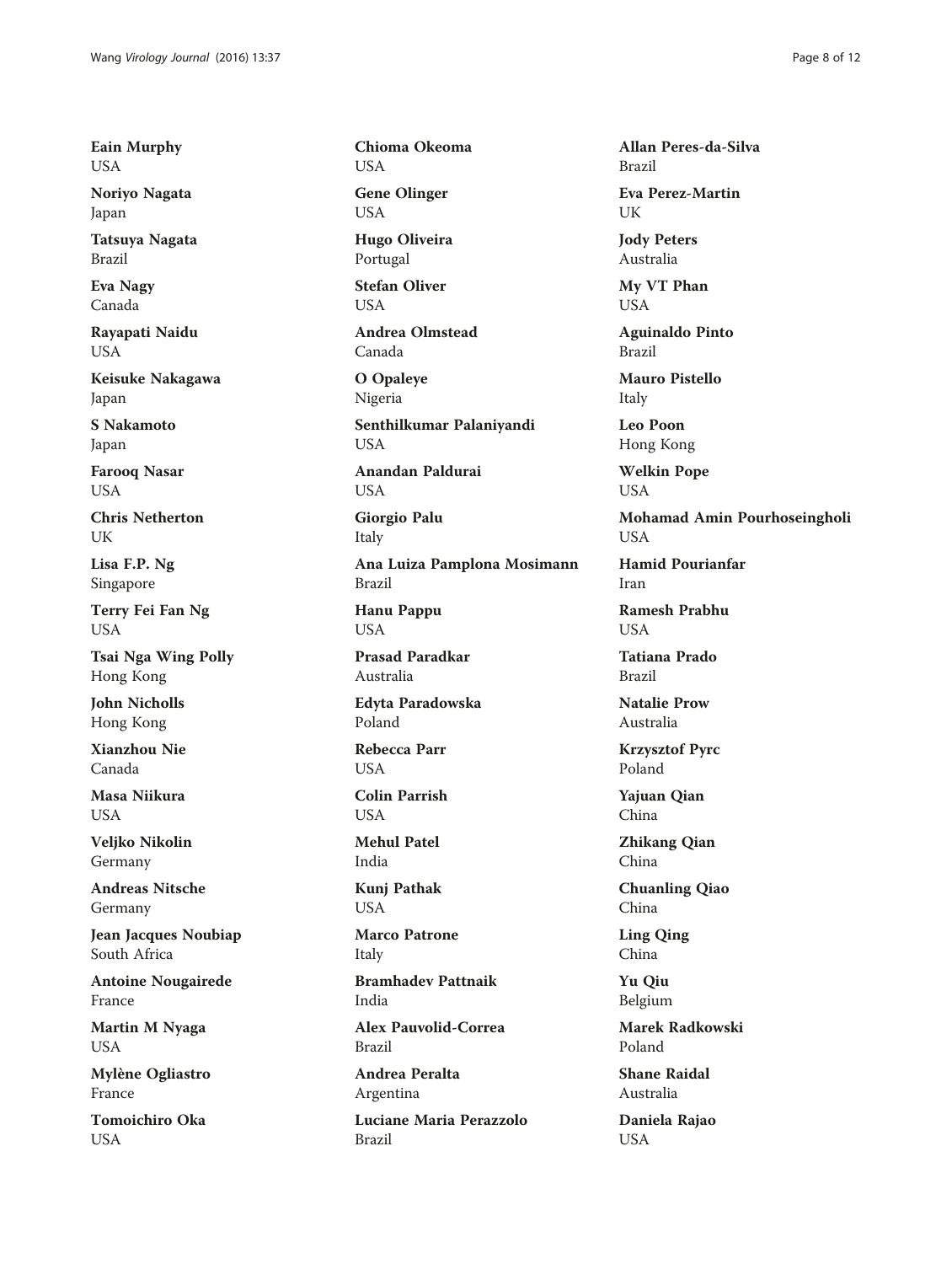Yogendra Rajawat USA

Simon Rayner China

G Sullivan Read **USA** 

Thipparthi R Reddy USA

Roger Reeves USA

Lili Ren China

Tristan Renault France

Chantal Reusken Netherlands

Bergmann Morais Ribeiro Brazil

Caroline Rigotto Brazil

Bert Rima UK

Espen Rimstad Norway

Ana Rivas-Estilla Mexico

Ashley Roberts UK

Sally Roberts UK

Rosemary Rochford USA

Dolores Rodriguez Spain

Julio Rodriguez Australia

Ann Roman USA

Angela Römer-Oberdörfer Germany

Joan Rose **USA** 

Helene Rosenberg USA

CC Rossetto USA

Barry Rouse USA

Rejane Rua USA

Penny Rudd Australia

Ali Sabahi **USA** 

Ivan Sadowski Canada

Muhammad Saeed Pakistan

Tani Sagna Burkina Faso

Dipongkor Saha USA

Zeinab Said USA

Masayuki Saijo Japan

Bruno Sainz Spain

Mayuko Saito Japan

Margarita Sáiz Spain

Masahiro Sakai Japan

Shamim Saleha Pakistan

Sara Salinas France

Siba Samal **USA** 

Teruo Sano Japan

Flavia Santos Brazil

Daniel Santos Mansur Brazil

Steven Sarrazin Belgium

Carita Savolainen-Kopra Finland

Mark Schleiss **USA** 

Connie Schmaljohn USA

Scott Schmid **USA** 

Paul Schnitzler **USA** 

Jörg Schubert Germany

Amy Schuh **USA** 

Stefan Schwartz Sweden

Matthias Schweizer Switzerland

October Sessions **USA** 

Noemi Sevilla Spain

Tongling Shan USA

Shaobin Shang China

Colin Sharp UK

Huigang Shen China

Masako Shimamura **USA** 

Maya Shmulevitz Canada

Kirsty Short Australia

Deepak Shukla USA

Laura Sichero Brazil

Steven Sijmons Belgium

Guilherme Silveira Brazil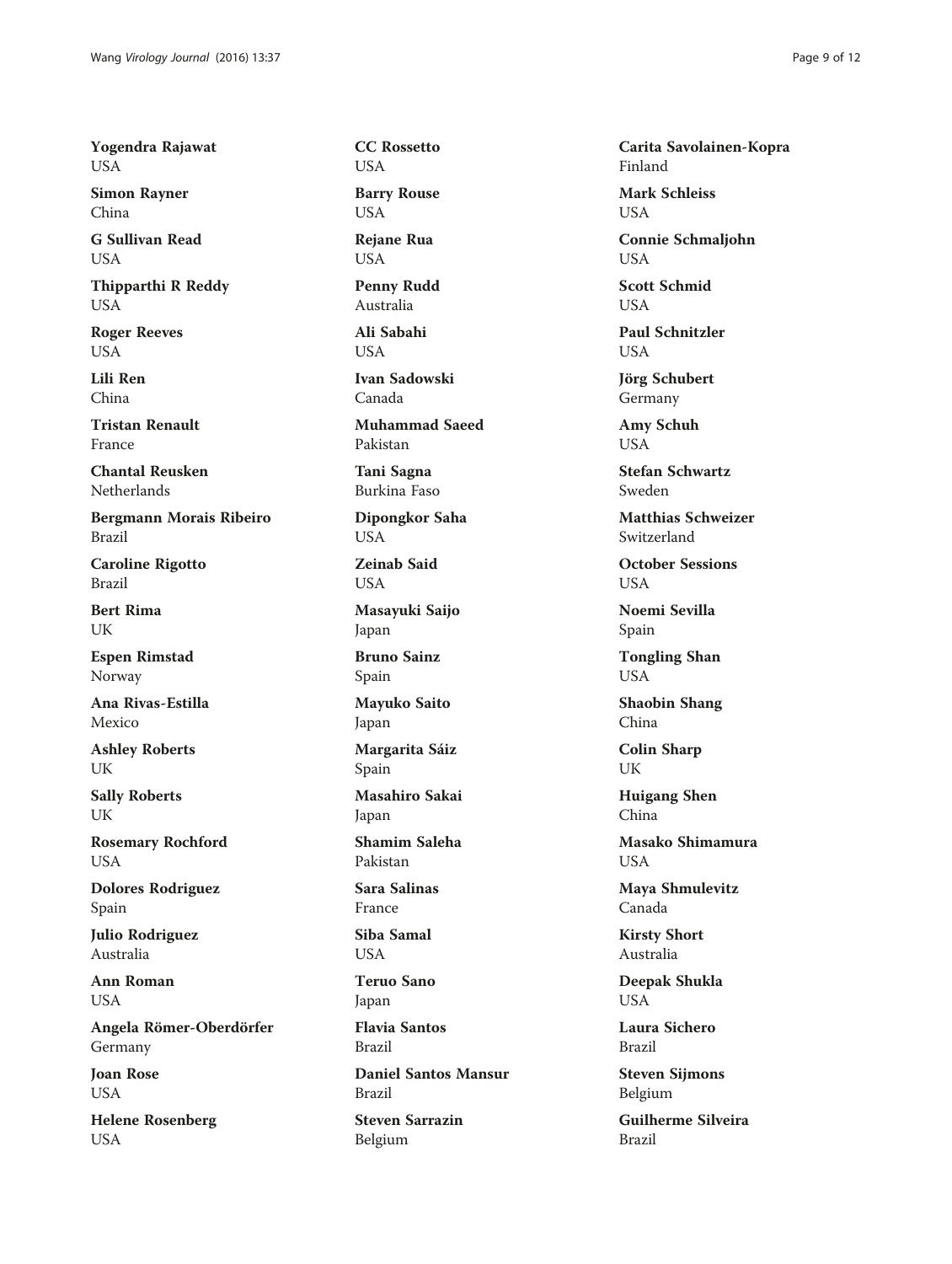Peter Simmonds UK

Carmen Simón Spain

Mike Skinner UK

Richard Sloan UK

Duncan Smith Thailand

Ina Smith Australia

Teemu Smura **USA** 

M.A. Soares Brazil

Marzia Sohler Brazil

George Sourvinos USA

David Speers Australia

Eduardo Spencer Chile

Fernando Spilki Brazil

V.A. Srinivasan India

Giorgio Stanta Italy

Richard Stanton UK

Phoebe Stewart **USA** 

Norbert Stockhofe-Zurwieden Netherlands

Patricia Stoco Brazil

Stephen Stray USA

Rebecca Strong UK

Daisy M. Strottmann Brazil

Frank Stubenrauch Germany Mireille St-Vincent

Canada

Ih-Jen Su Taiwan

Yvonne Su Singapore

Kazushi Sugimoto Japan

Surong Sun China

Garry Sunter USA

Camille Sureau France

Nobuhiro Suzuki Japan

Sathyamangalam Swaminathan India

Gulam Syed USA

Moriah Szpara USA

Takako Tabata **USA** 

Muhammad Tahir Pakistan

Akinobu Takaki Japan

Emi Takashita Japan

Uehara-Ichiki Tamaki Japan

Catherine Tamalet France

Yasuhito Tanaka Japan

Qiyi Tang USA

Xianchun Tang **USA** 

Mi-Hua Tao Taiwan

Xiaorong Tao China

Alexander Tarr UK

Adam Taylor Australia

Harry Taylor USA

John Taylor USA

Matthew Taylor USA

Maureen Taylor South Africa

Shannon Taylor USA

Peter Tijssen Canada

Eve Todesco France

Conny Tolf Sweden

Dewen Tong China

Alfonsina Trento Spain

Mirko Trillig USA

Srikanth Tripathy India

Ryan Troyer USA

Chien-Te Kent Tseng USA

Tamás Tuboly Hungary

Matthew Turnbull USA

Tobias Tuthill UK

Sukathida Ubol Thailand

Susan Uprichard USA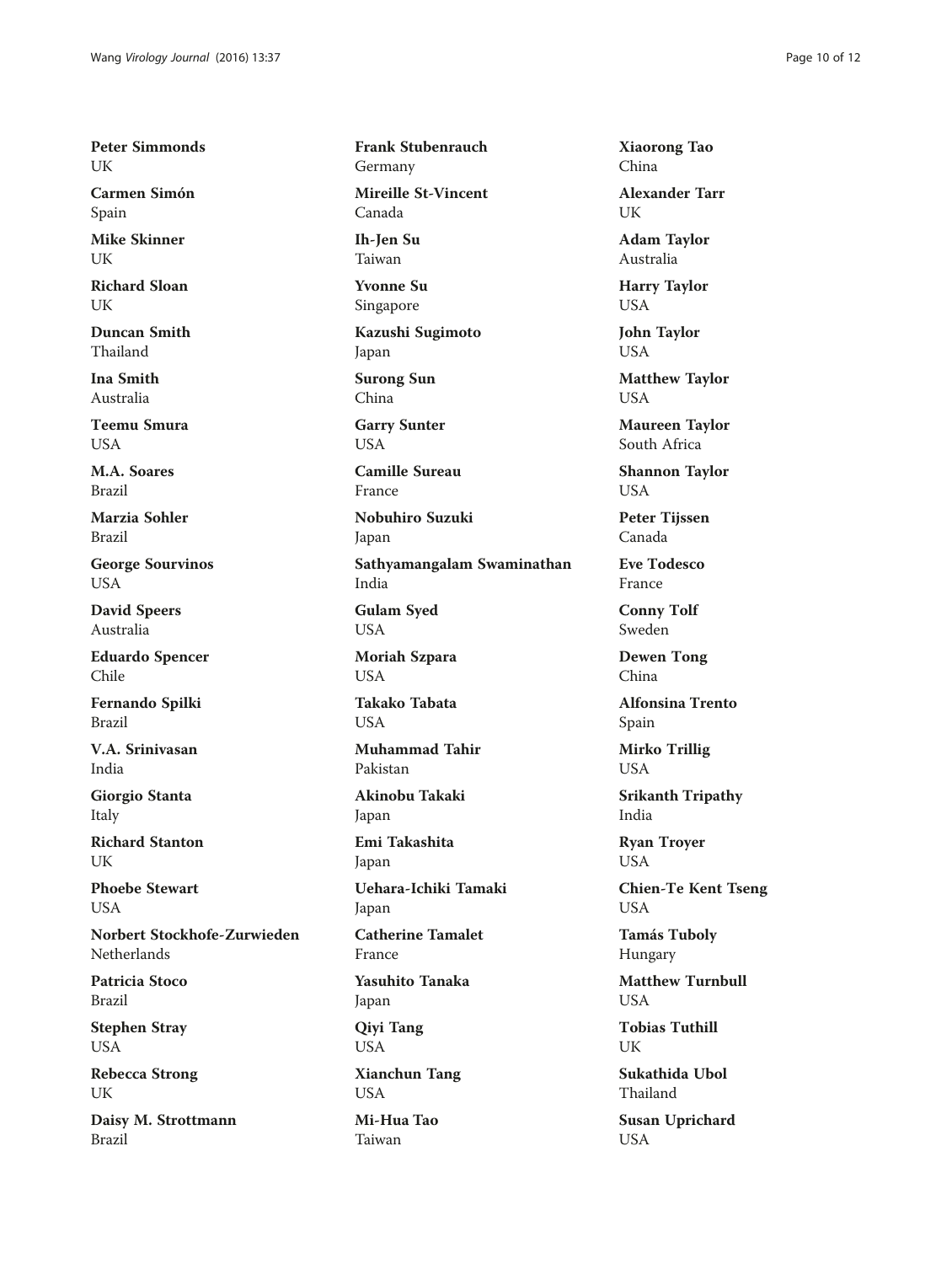Antti Vaheri Finland

Antonio Valentin **USA** 

Steven Van Borm Belgium

Tonja van der Kuyl Netherlands

Rogier Van Doorn Viet Nam

Mark van Raaij Spain

Gilberto Vaughan USA

Eliane Veiga da Costa Brazil

Michael Veit Germany

Paola Venier Italy

G Venkatesan India

Vivek Verma Korea, South

Dhanasekaran Vijaykrishna Singapore

Stefan Vilcek Slovakia

Livia Villar Brazil

Veronika Von Messling Germany

Ann Vossen Netherlands

Frank Vreede UK

Domagoj Vucic USA

Per Wallgren Sweden

Hongquan Wan USA

Xiu-Feng (Henry) Wan USA

David Wang USA

Fu-Sheng Wang USA

Jianning Wang Australia

Jianwei Wang China

Xifeng Wang China

Xinping Wang China

Zhiliang Wang China

Brian Ward USA

Ali Waryah Pakistan

Len Wasiloski **USA** 

Shumpei Watanabe Japan

Koichi Watashi Japan

Keith Watson Australia

Roger Watson UK

Elizabeth White **USA** 

Paul Wichgers Schreur Netherlands

Matt Wiebe USA

Brian Wigdahl USA

Susan Williams USA

Trevor Williams Mexico

Joyce Wilson Canada

Frank Wong Australia

Patrick Chiu Yat Woo Hong Kong

Stefan Worgall USA

Grzegorz Jan Wozniakowski Poland

Jianguo Wu China

Steve Wylie Australia

Zhiyong Xi USA

Qingyou Xia China

Yu Xiang Cameroon

Gengfu Xiao China

Xiao-Guang Dou USA

Li Xie China

Yan Xie China

Aiqiang Xu China

Huimin Xu Canada

Kai Xu **USA** 

Wei Xu **USA** 

Teruo Yamashita Japan

Vladimir Yamshchikov **USA** 

Hung-Chih Yang Taiwan

Kui Yang USA

Song Yang USA

Zengqi Yang China